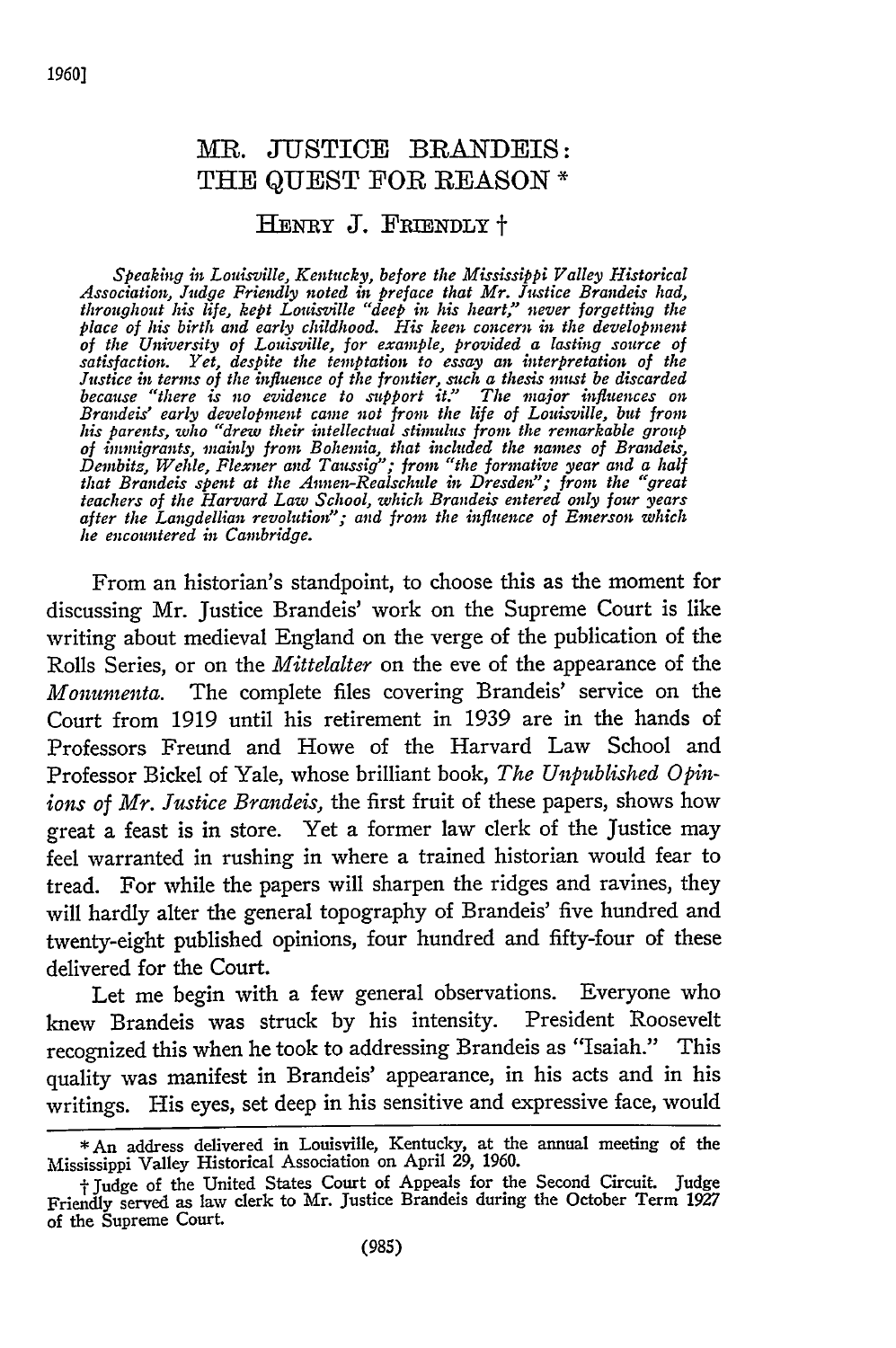flash the signal, whether of indignation, enthusiasm or a gentle irony. Despite his serenity, he was pre-eminently a fighter. He fought for the many causes that interested him while in private life; on more than one occasion, he had to fight for himself; and he did not stop fighting when he became a judge. This he conceived to be his duty. The intellectual satisfaction of having arrived at the correct decision meant little to him; the true satisfaction came only from the translation of that decision into reality. He knew nothing of what Judge Hand, in his moving tribute to Justice Cardozo, has called "the anguish which had preceded decision."<sup>1</sup> But once decision was made-and on many of the great issues it had been made long before the case was argnedthere was the engrossing task of endeavoring to persuade his colleagues, or at least four of them. To that task Brandeis summoned all his talents: his profound knowledge of men, his immense tact and personal charm, and the eloquence of his tongue and pen. Many of his opinions, both for the majority and in dissent, were first circulated as memoranda to his colleagues; and the extremely short interval between the argument of a case and the arrival of a Brandeis memorandum, perhaps of a dozen printed pages, must have suggested that even so rapid a worker had indulged in some advance activity.<sup>2</sup>

A consequence of this side of Brandeis' nature is that his opinions have a relentless quality. As Justice Frankfurter has said, they "march step by step towards demonstration, with all the auxiliary reinforcement of detailed proof."<sup>3</sup> No quarter is asked and none is given. Fact is piled on fact, proposition on proposition, until the right doctrine emerges in heavenly glory and the wrong view is consigned to the lowest circle of hell. It has been said, no doubt correctly, that Brandeis' style lacks the magic of those supreme composers of judicial literature, Holmes and Learned Hand. But the judicial Parnassus has room for more than two, and I find deep eloquence in the march of Brandeis' opinions. In some of the great ones, such as the dissents in the wiretapping case<sup> $4$ </sup> and the Oklahoma ice case<sup> $5$ </sup> and the concurring opinion

**3** Frandurter, *Mr. Justice Brandeis and the Constitution,* 45 **HARV.** L. REv. 33, 104 (1931).

<sup>1</sup> HAND, THE SPIRIT OF LIBERTY 131 (2d ed. 1953).

<sup>2</sup> Professor Hart's recent comment, *Foreword: The Time Chart of the Justices,* 73 HARV. L. REV. 84, 124 (1959), remarks on "the shortness of the time available and used for collective deliberation and for private study of argued cases prior to such deliberation" as a result of "the known practice of the Court of voting on an argued case at the conference which comes at the end of the week in which the case was argued." Brandeis sought to meet this problem in part **by** starting work on some of the great cases weeks or even months before the argument.

<sup>40</sup>lmstead v. United States, *277* U.S. 438 (1928).

**<sup>5</sup>** New State Ice Co. v. Liebmann, 285 U.S. 262 (1932).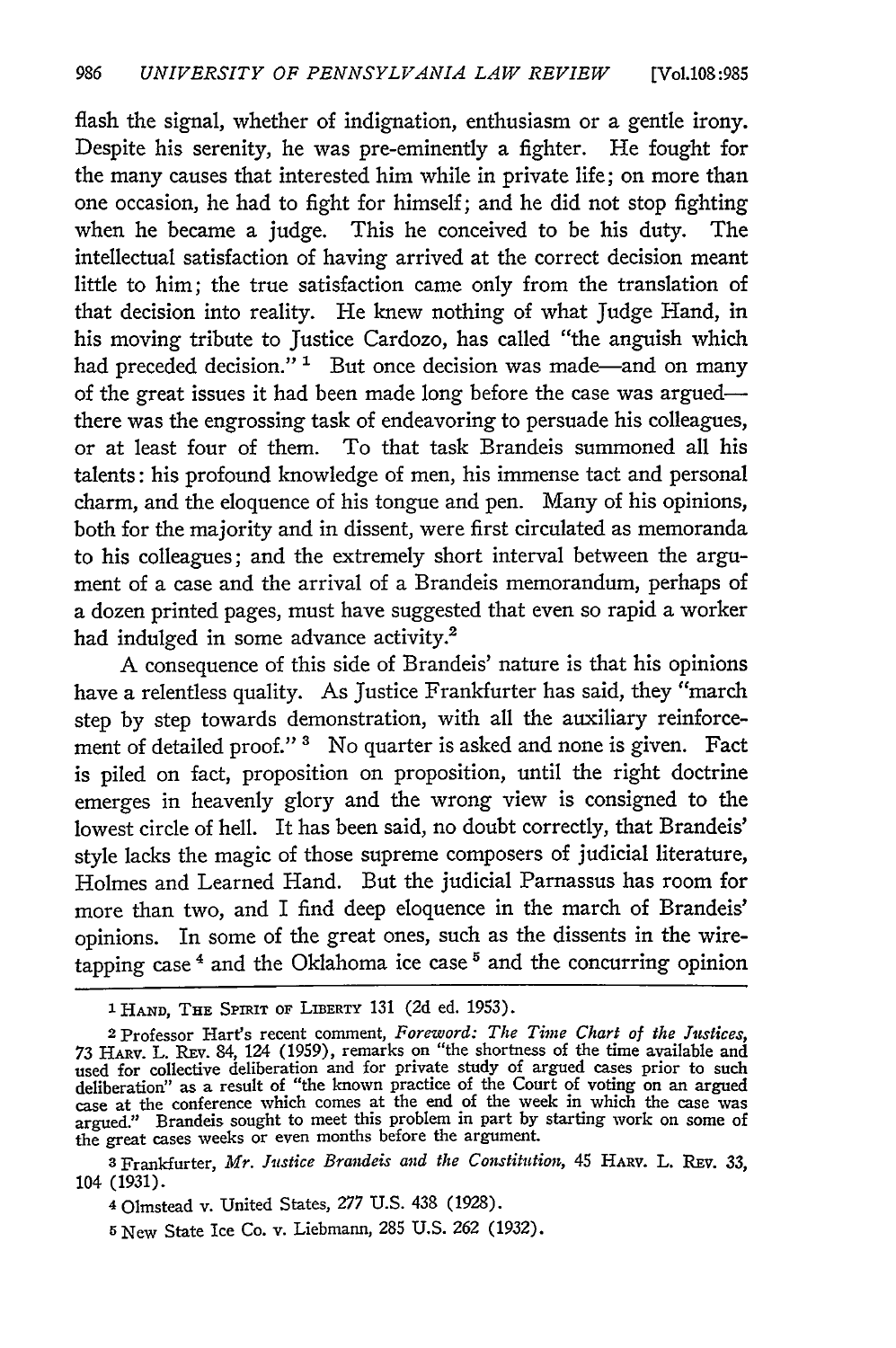in *Whitney v. California*,<sup>6</sup> this relentless eloquence is screwed to such a pitch as to become almost agonizing. One hopes, as in listening to some passages of Wagner or Strauss, there is not much more to bear. In these opinions, one hears commingled the voice of the Hebrew prophet and the prayer of the Puritan poet:

> "What in me is dark Illumine, what is low raise and support; That to the height of this great argument I may assert eternal Providence, And justify the ways of God to men."

It is time to leave style and to deal with substance. What was Brandeis' general legal philosophy? What were the particular lessons preached by this twentieth century prophet? The two questions are opposite sides of the same coin. Brandeis left no single testament where we can find his legal credo neatly packaged and ribboned. Unlike Holmes he had little use for universals. Indeed, Holmes mildly complained of this. In a well-known letter to Sir Frederick Pollock, he wrote that Brandeis

"the other day drove a harpoon into my midriff with reference to my summer occupations. He said you talk about improving your mind, you only exercise it on the subjects with which you are familiar. Why don't you try something new, study some domain of fact. Take up the textile industries in Massachusetts and after reading the reports sufficiently you can go to Lawrence and get a human notion of how it really is. I hate facts. I always say the chief end of man is to form general propositions-adding that no general proposition is worth a damn." **'**

Brandeis would have agreed with the last remark and with that alone. Though it was Holmes who said, "general propositions do not decide concrete cases," **8** it was Brandeis who believed in this and acted upon it.

Professor Mason traces Brandeis' "natural bent toward inductive processes" as far back as the future Justice's youthful experience at the *Annen-Realschule* in Dresden.9 That bent was powerfully reinforced

**<sup>6</sup> 274** U.S. **357** (1927).

**<sup>7</sup>**2 HOLmEs-POLLOCK LETTERS 13 (Howe ed. 1941). Holmes recounts the same conversation in a letter of May 18, 1919, to Laski. 1 HOLMEs-LAsxI LETTERS 204-05 (Howe ed. 1953). Laski thought Brandeis' remark "very interesting." He adds, for Holmes' edification, "somewhere in Harnack there is a sentence on the early nominal-ists to the effect that they were tired of abstractions and demanded contact with the hard and concrete facts." *Id.* at 205.

**s** Lochner v. New York, **198 U.S.** 45, **76 (1905).**

**<sup>9</sup>** MASON, BRANDEIS: **A** FRE MAN'S LIFE **35** (1946).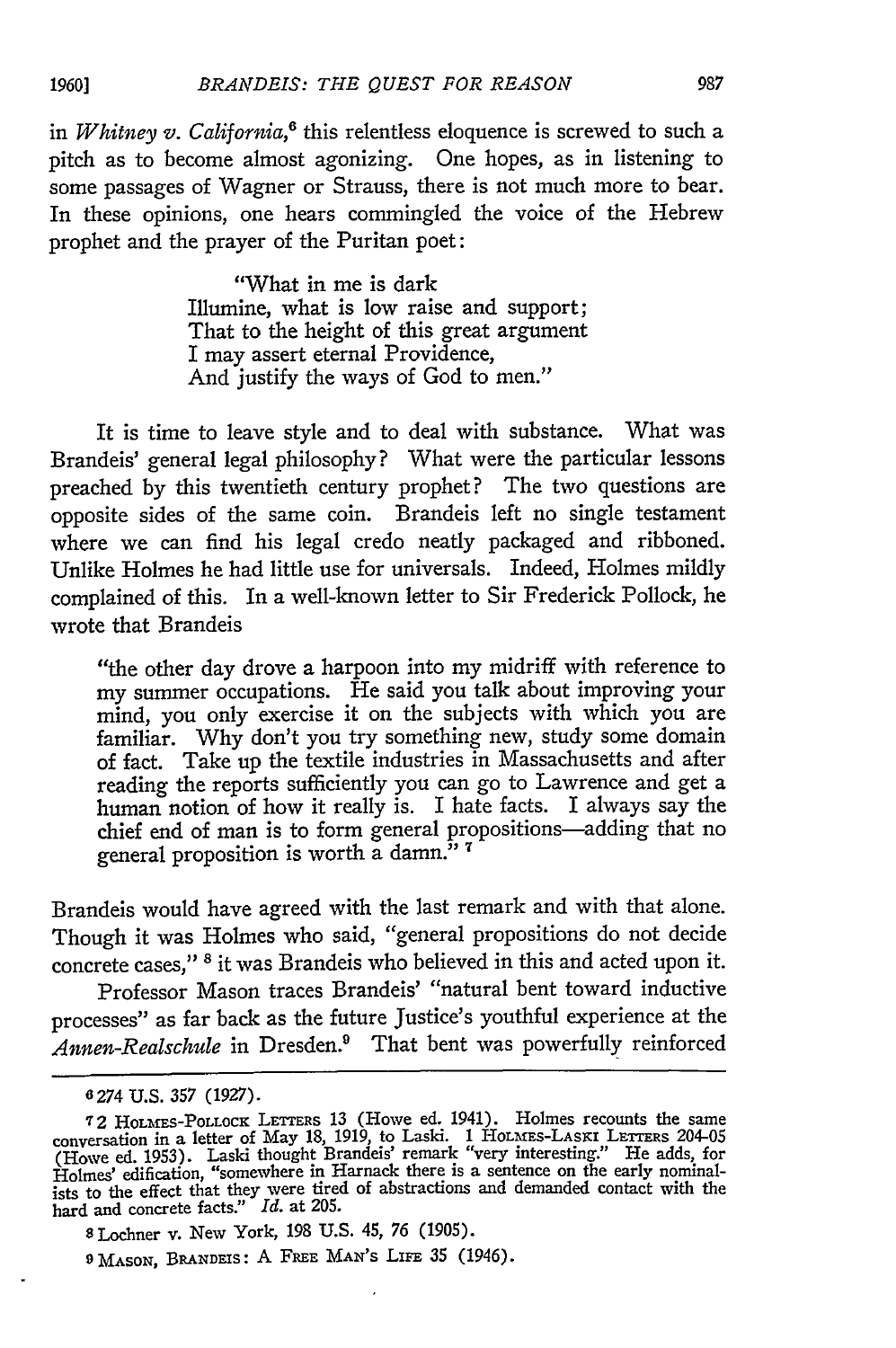by his exposure to the early days of the case method at the Harvard Law School.<sup>10</sup> It never left him. In 1922 he said of a corporate director, "facts, facts, facts are the only basis on which he can properly exercise his judgment,"<sup>11</sup> and he thought the same rule applied to a lawyer or judge. Holmes mentions in a letter to Laski that "someone said of Brandeis, He is not afraid of a Balance Sheet"-a quality which Holmes characterized as "a great (secondary) advantage." **'"** To have said that Brandeis was not afraid of balance sheets was one of the great understatements of all time: he positively revelled in them, and in statistics of all sorts. In part, this was the usual happiness of the craftsman in a field where he moves with facility and skill. More important, however, statistics furnished the data essential for decision; balance sheets and reports were the very stuff of Brandeis' dreams and insights.13 You will recall his advice that only after reading the reports on the textile industry could Holmes "go to Lawrence and get a human notion of how it really is."

Let me hasten to sound a warning lest you conclude that Brandeis became bogged down in details. True it is that he consumed facts in quantity and with relish, but these were simply the raw materials for his alchemy. As Professor Freund has said, "he was able to transform the little case before him into an instance of a larger truth; he had the art of seeing, as Holmes would say, the general in the particular." **1"** Or, in Justice Frankfurter's words, "to no one less than to him was a case a discrete phenomenon. It was an organism." **"5**

Using Brandeis' own method of induction, then, let us go to the reports and see how near we can arrive to some general notion of the man and of his contribution to our law.

I shall begin with decisions under the due process and equal protection clauses relating to the regulation of business and to taxation. I do this for two reasons. This field of law is not technical; indeed,

14 Freund, *Mr. Justice Brandeis: A Centennial Memoir*, 70 HARV. L. REV. 769, 783 (1957).

**15** FRANKFURTER, OF LAW **AND MEN** 186 **(1956).**

*<sup>1</sup>l Id.* at 34-38.

*<sup>11</sup>Id.* at 418.

<sup>122</sup> HOLMES-LASKI LETTERS 1135 (Howe ed. 1953). Holmes had given the quality a higher rating when he had said, in 1897, that "the man of the future is the man of statistics and the master of economics." **HOLMES,** *The Path of the Law, in* THE MIND AND FAITH OF JUSTICE HOLMES 71, 83 (Lerner ed. 1943)

**<sup>13</sup>**The dissents in United Rys. **&** Elec. Co. v. West, **280 U.S.** 234, **255 (1930),** St. Louis & O'Fallon Ry. v. United States, *279* U.S. 461, 488 **(1929),** National Life Ins. Co. v. United States, *277* U.S. 508, 522 **(1928),** and Missouri *ex rel.* Southwestern Bell Tel. Co. v. Public Serv. Comm'n, 262 U.S. 276, 289 (1923), are enough to prove the point.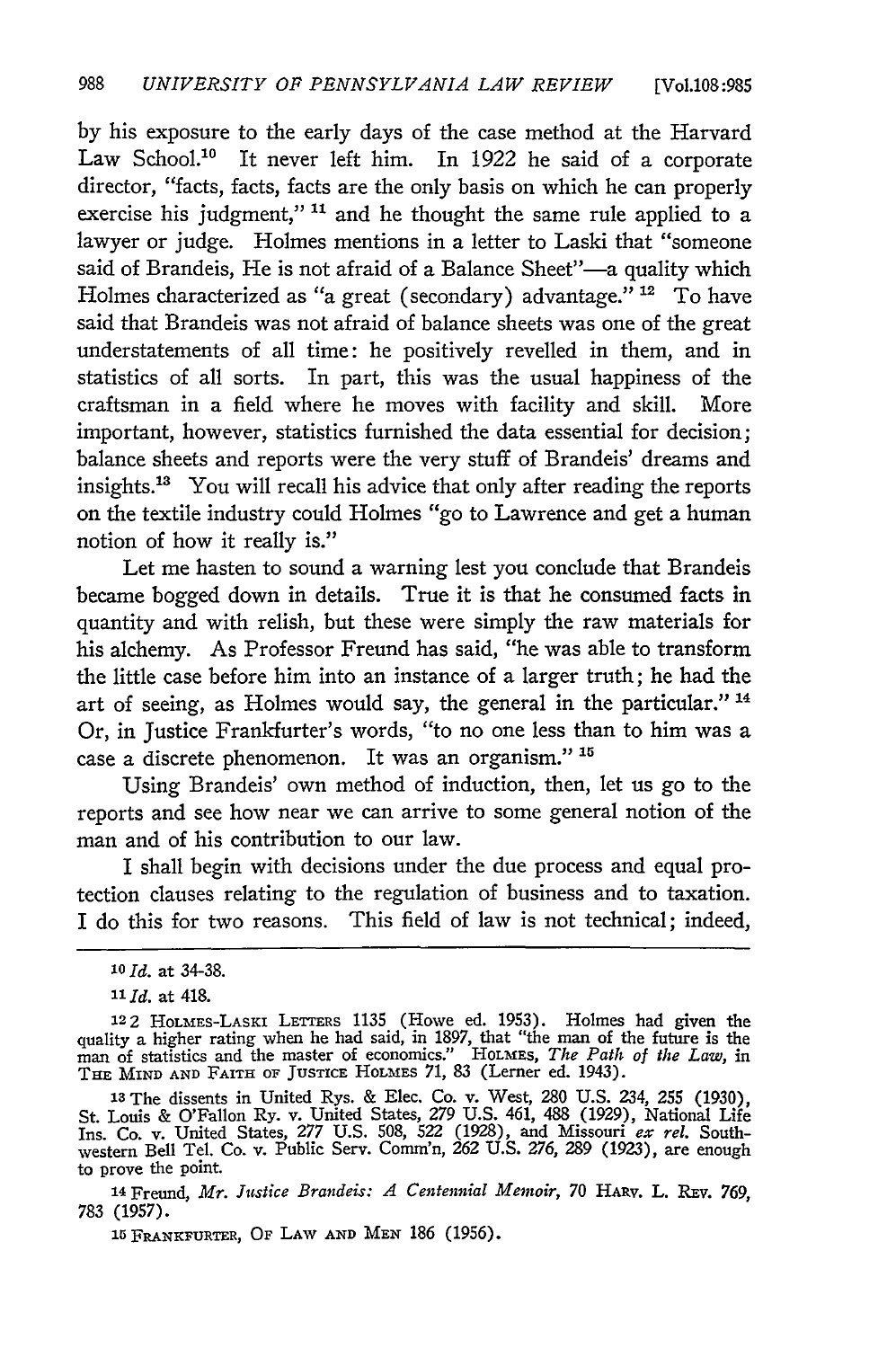that is one of the reasons why it has been said that judges should keep out of it altogether. And the subject is much in the public eye today, particularly because of Judge Hand's *Holmes Lectures* at Harvard in 1958<sup>16</sup> and Professor Wechsler's response in 1959.<sup>17</sup>

I know of no evidence that Brandeis was afflicted by any such intellectual doubts as to judicial review in this area as led Judge Hand to state that the power of courts to declare legislation unconstitutional "should be confined to occasions when the statute or order was outside the grant of power to the grantee, and should not include a review of how the power has been exercised," **Is** a proposition perhaps easier to state than to apply. To be sure, there are remarks, notably in *Whitney v. California*<sup>19</sup> and in *New State Ice Co. v. Liebmann*<sup>20</sup> which indicate that, had Brandeis deemed the question open, he would have been receptive to the view that the due process clause was limited to questions of procedural fairness. But he regarded that issue as foreclosed and, I believe, without any real regret. What concerned him was not the existence of the power but the manner of its exercise.

What Brandeis deemed the proper approach to the challenge of a regulatory statute on due process grounds is exemplified by his dissent in *Jay Burns Baking Co. v. Bryan.2'* There, a Nebraska statute fixing *maximum* weights for bread was attacked as a denial of due process; the Court had previously upheld a statute fixing *minimum* weights.<sup>22</sup> As Brandeis saw the issue, it was:

". . . whether the prohibition of excess weights can reasonably be deemed necessary; whether the prohibition can reasonably be deemed an appropriate means of preventing short weights and incidental unfair practices; and whether compliance with the limitation prescribed can reasonably be deemed practicable. The determination of these questions involves an enquiry into facts. Unless we know the facts on which the legislators may have acted, we cannot properly decide whether they were (or whether their measures are) unreasonable, arbitrary or capricious. Knowledge

**16 HAND, THE BILL** OF **RIGHTS** (1958). <sup>1</sup> <sup>7</sup> Wechsler, *Toward Neutral Principles of Constitutional Law,* **73** HARV. L. **REv. 1 (1959). See** also **BLACK, THE** PEOPLE **AND THE COURT:** JUDICIAL **REVIEw IN A DEMOCRACY (1960).**

**Is HAND,** *op. cit. supra* note 16, **at** *66.*

**19274** U.S. 357, 373 (1927). "Despite arguments to the contrary which had seemed to me persuasive, it **is** settled that the due **process** clause **of** the Fourteenth Amendment applies to matters of substantive law as well as to matters **of** procedure." See also Jay **Burns Baking Co.** v. Bryan, 264 **U.S.** 504, **519** (1924) **:** "but, **under the** due process clause *as construed*, we must determine . . . ." (Emphasis added.)

**20285** U.S. **262,** 311 (1932).

**<sup>21264</sup>**U.S. 504, 519 (1924). <sup>2</sup> <sup>2</sup> Schmidinger v. City of Chicago, *226* U.S. 578 (1913).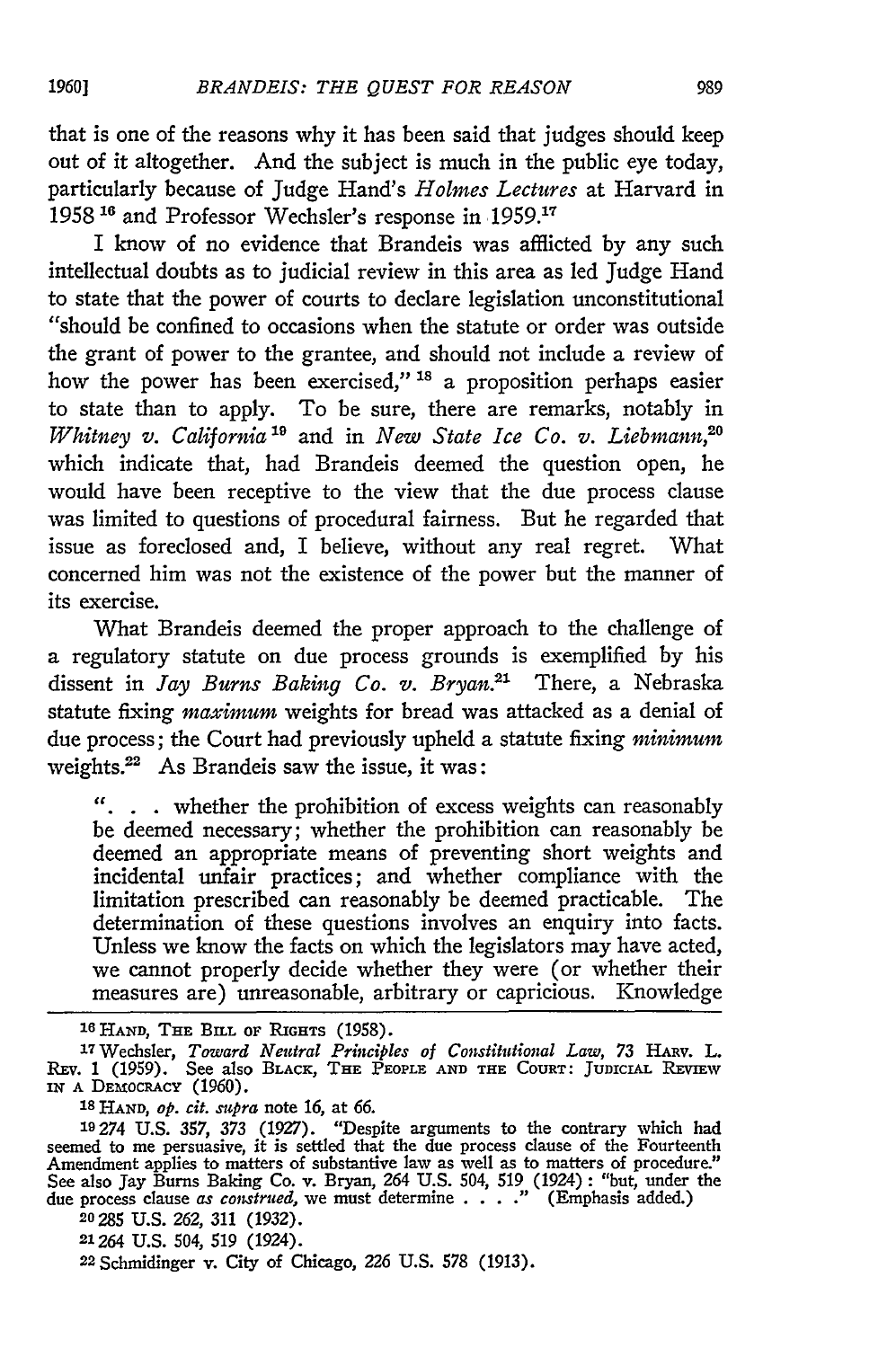is essential to understanding; and understanding should precede judging. Sometimes, if we would guide by the light of reason, we must let our minds be bold. But, in this case, we have merely to acquaint ourselves with the art of breadmaking and the usages of the trade; with the devices by which buyers of bread are imposed upon and honest bakers or dealers are subjected by their dishonest fellows to unfair competition; with the problems which have confronted public officials charged with the enforcement of the laws prohibiting short weights, and with their experience in administering those laws." **23**

There follow fourteen pages devoted to painstaking exposition of these matters, pages representing many hours of work by the Justice and, I suppose, his law clerk without, as examination of the briefs shows, any substantial assistance from counsel. The experience not only in Nebraska but in many other states is reviewed in depth. We learn what problems had been found when minimum weights only were fixed, what public officials recommended, what legislatures did, what the results were. And "in the light of all facts which may enrich our knowledge and enlarge our understanding," **24** the Justice is convinced that the Nebraska legislature had much reason for doing what it did: *ergo,* the statute passed the constitutional test.

The approach thus taken by Brandeis to questions of due process on the bench had, of course, been prefigured by the technique he had developed for arguing such cases at the bar. His methodology consisted of marshaling for the Court materials from economic and scientific journals, legislative hearings and reports, and regulations adopted by other states relating to the problem to which the statute under attack had been addressed. Today we may think no procedure could be more obvious, but that is Columbus and the egg. In 1908 the technique was deemed such an innovation as to elicit specific comment from the Supreme Court, $25$  and after half a century it is still known as the "Brandeis brief."

We may obtain further light on Brandeis' approach by traveling eastward from the bakeries of Nebraska to those of Utica, New York, and backward from Mr. Justice Brandeis in 1924 to *Lochner v. New York <sup>2</sup> <sup>6</sup>*in 1905. New York had regulated not the weight of bread but the hours of breadmakers. Five justices, speaking through a

**<sup>23264</sup>** U.S. at 519-20. Note that the sentence beginning "if we would guide **by** the light of reason" was repeated eight years later in the more famous dissent in New State Ice Co. v. Liebmann, 285 U.S. 262, 311 (1932). Brandeis, like Bach and Handel, saw nothing wrong in plagarizing from himself.

<sup>24 264</sup> U.S. at 534.

**<sup>25</sup>**See Muller v. Oregon, 208 U.S. 412, 419 (1908). 26 198 U.S. 45, 74 (1905).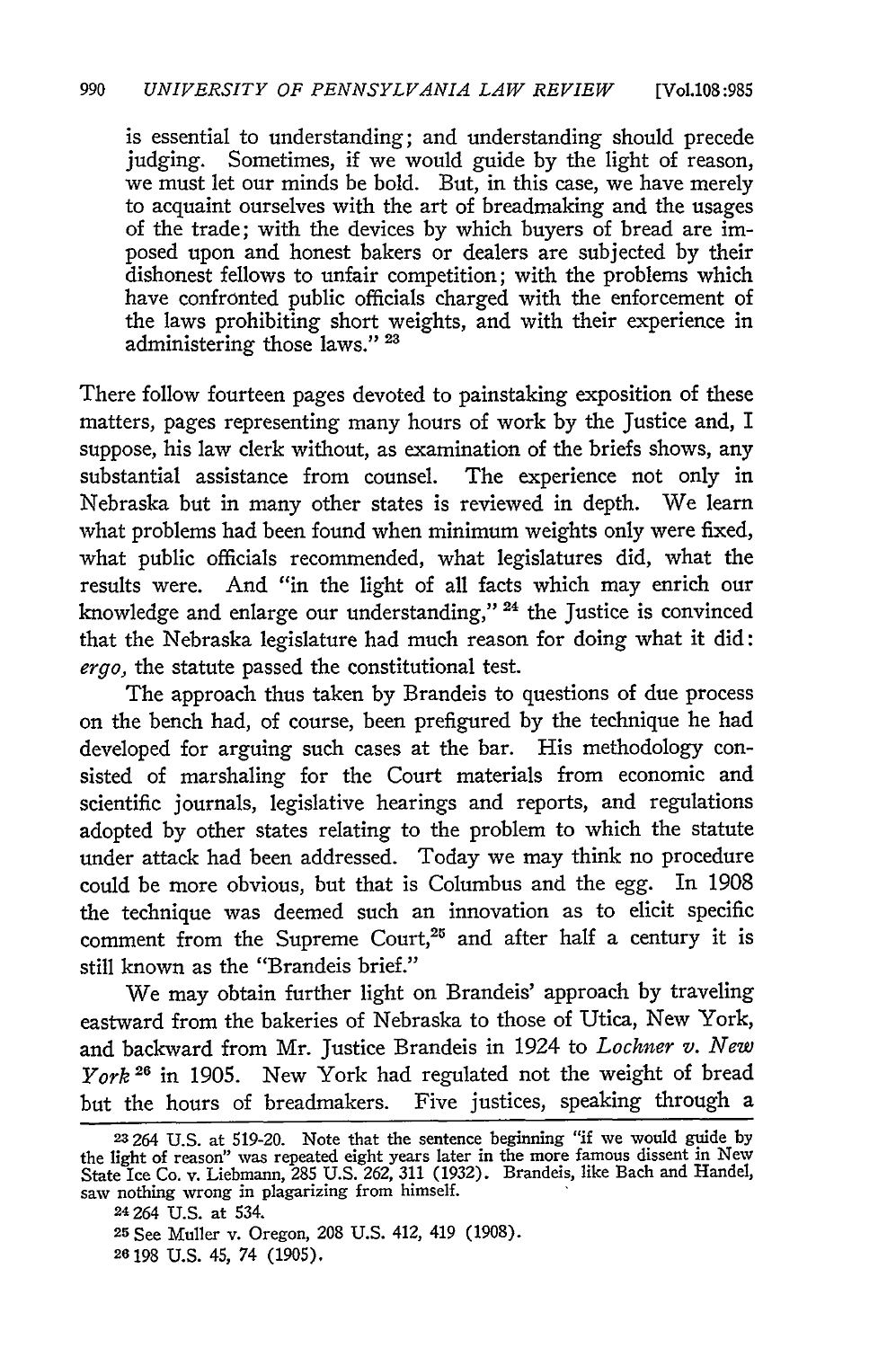New Yorker, Mr. Justice Peckham, thought such an act was beyond the bounds: "clean and wholesome bread does not depend upon whether the baker works but ten hours per day or only sixty hours a week." **<sup>27</sup>** The first Mr. Justice Harlan challenged this; in an opinion that was a predecessor of the typical Brandeis dissent, he undertook to show that bad hours for bakers did or at least might mean bad bread. Holmes was impatient with all this detail. To him the test was whether "a rational and fair man necessarily would admit that the statute proposed would infringe fundamental principles as they have been understood by the traditions of our people and our law." **28** Unlike the Brandeis formulation, Holmes' test has little concern with the reasons behind the particular legislation; whether the challenged statute conforms to the fundamental principles required to make it due process "will depend on a judgment or intuition more subtle than any articulate major premise." Therefore, according to Holmes, "it does not need research to show that no . **.** . sweeping condemnation can be passed upon the statute before us." Brandeis, like Harlan, would have thought it did.

A particularly neat illustration of this difference in approach is furnished by the dissents of the two Justices in *Untermyer v. Anderson,<sup>29</sup>*which held that the due process clause of the fifth amendment forbade Congress from making the gift tax retroactive even for ten days. Holmes was satisfied with an opinion of nineteen lines. He would not "go into the question of constitutionality beyond saying that I find it hard to state to myself articulately the ground for denying the power of Congress to lay the tax." Beyond that he added, somewhat wistfully and, as we now know, all too truly: "we all know that we shall get a tax bill every year. I suppose that the taxing act may be passed in the middle as lawfully as at the beginning of the year." Brandeis begins simply enough: "to what Mr. Justice Holmes has said, I add this." He adds eight pages with as many footnotes. He is not content with saying that "tested by the standard of reasonableness commonly adopted by man-use and wont-that action appears to be reasonable." Nor does he rest after pointing out that the Court had sustained retroactive federal tax laws before. The Brandeis explanation is in specifics. "Each of the fifteen income tax acts adopted from time to time during the last sixty-seven years has been retroactive, in that it applied to income earned, prior to the passage of the act, during the calendar year." He cites each of the fifteen to prove the accuracy of

*<sup>27</sup>* **Id.** at *57.*

**<sup>28</sup>** Id. at *76.*

**<sup>29 276</sup> U.S.** 440, 446 **(1928).**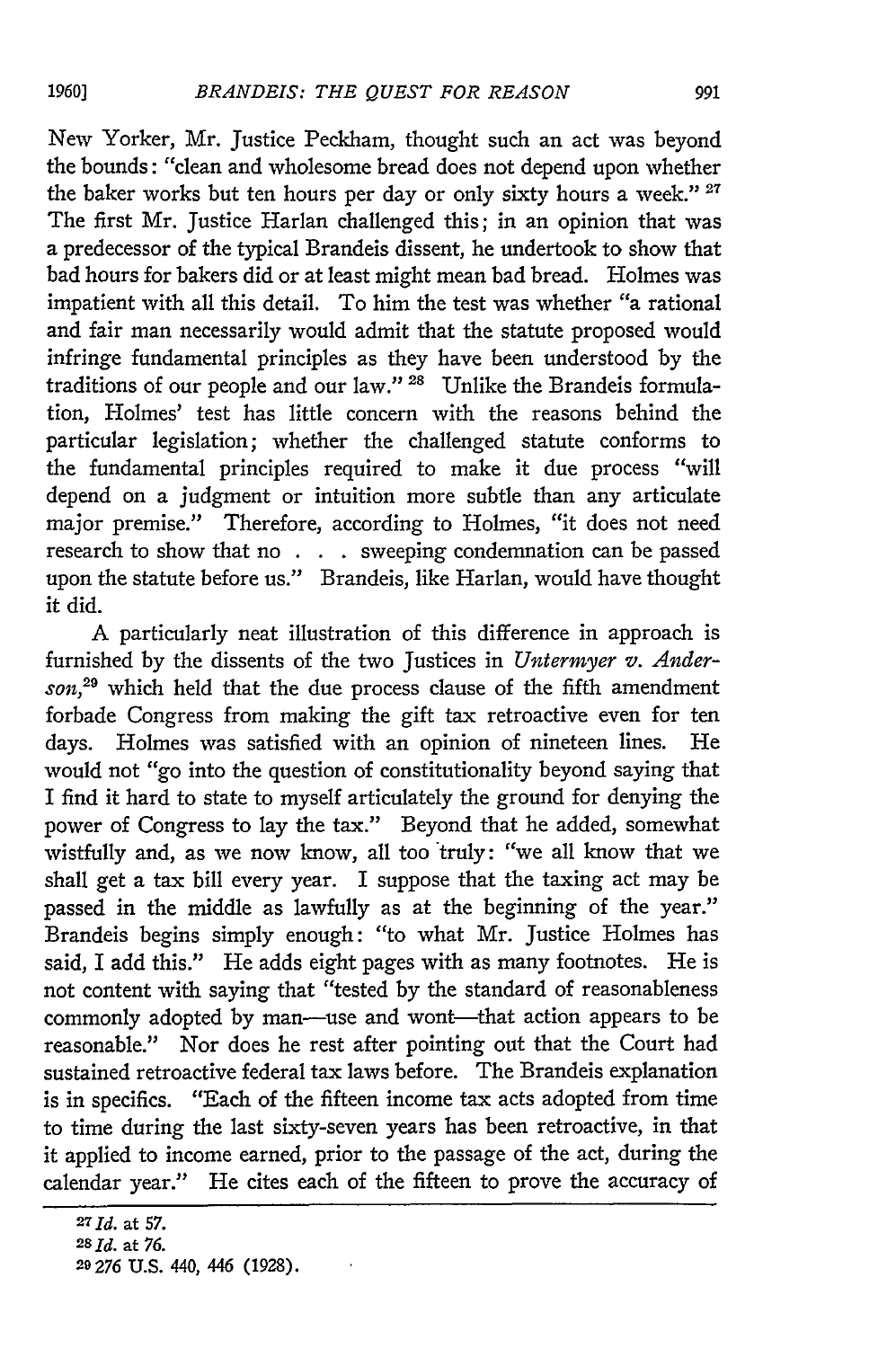his statement and to afford the means for verification. This compilation is followed by a survey of other tax statutes which Congress had made retroactive to the beginning of the year and of decisions applying them. Nor is this all. The reader is next taken on a journey which tarries a good while in England, with extensive citation of British statutes, treatises and decisions, and then pauses in Ireland, Canada, Newfoundland, Australia, New Zealand, South Africa, France and Italy. Only after this historical and geographical tour has been completed is Brandeis willing to rest with a reference to the presumption of legislative validity.

I would not multiply examples, but I cannot refrain here from citing an equal protection clause case of the year during which I served as Brandeis' law clerk, *Louisville Gas & Elec. Co. v. Coleman.30* Kentucky sought to impose its recording tax of twenty cents per hundred dollars on the utility's nineteen million dollar issue of thirty-year mortgage bonds. The company claimed that the levy amounted to a denial of equal protection of the laws inasmuch as no such tax was imposed on loans maturing within five years. At first sight the claim was by no means frivolous. How justify a thirtyeight thousand dollar tax on a nineteen million dollar loan maturing in sixty months when there would be none on a loan of the same amount becoming due in fifty-nine? Brandeis set out to answer this. As usual, the record and briefs gave little help. But Brandeis' labors -here I am on firm ground even among historians when I add those of his law clerk-yielded an answer. Nine states included a mortgage recording tax as a part of their revenue systems. While such a tax had several advantages-ease and certainty of collection being the most obvious one-it also had a glaring weakness. Being imposed only once, at the time of recording, it bore more heavily on short-term than on long-term transactions. Louisville Gas & Electric would pay only one-sixth as much per dollar per annum for recording the thirty-year mortgage on its utility properties as would an individual mortgagor for recording a five-year mortgage on his house. The seeming equality of imposing the same tax on all mortgages regardless of term thus turned out to be the greatest inequality. Different states had sought to mitigate this inequity in various ways; some, for instance, imposed lower rates on mortgages of short terms. Kentucky, not without reason, had decided to exempt the short-term mortgages altogether. It found that the short-term loans were usually made by local lenders who were subject to property taxation on the debt, whereas the

**30 277 U.S. 32 (1928).**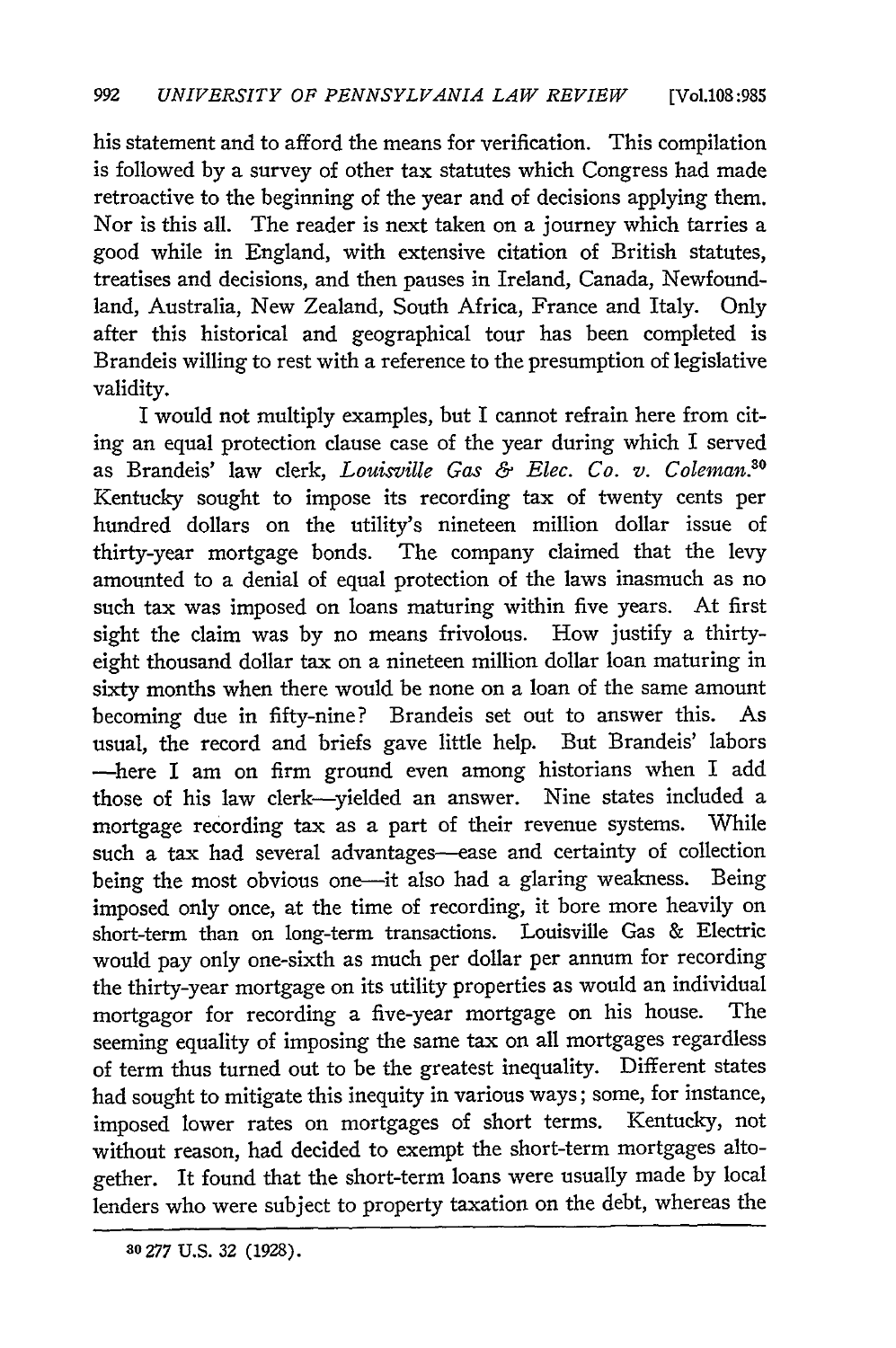long-term loans were made by out-of-state lenders who escaped such taxation. To be sure, there were some loans made by outlanders for terms less than five years and others by inlanders for more than five years, but the legislative line had to be drawn somewhere; and after an amount of backing and filling which showed thorough consideration, the Kentucky legislature had opted for five years.

The results of this exploration were embodied in one of those typical Brandeis memoranda which were circulated to the brethren so shortly after argument as to have betrayed advance study. For, in addition to the material that I have summarized, the memorandum included a rather complete survey of the various exemptions and graduations which the Court had sustained against equal protection attack and a more detailed analysis of the decisions sustaining provisions for no taxes or lower taxes on small transactions without, as in the case of the usual progressive income tax, applying the same exemption **<sup>3</sup> <sup>1</sup>**or lower rate<sup>32</sup> to the initial brackets of the large. Persuasive as the result seemed to the Justice and his law clerk, it won no votes save the usual ones of Holmes and Stone.<sup>33</sup> I remember that when the Justice returned from conference late Saturday afternoon, I expressed dismay, not so much over the downfall of the particular statute (which I supposed the Commonwealth would survive) as over the precedent that the Court was creating. I recall the Justice's Olympian calm. "Don't be concerned," he said. "A future Court will pay no more heed to this decision than today's Court is paying to the cases we cited to them." History has proved how right he was.

Although Brandeis applied his due process and equal protection test with an even hand, he applied it *con amore* in those cases where the statute under attack tracked his own social philosophy, as in the case of legislation favoring the individual against the corporation or the small business against the large. Here the opinions, such as the dissent in *Quaker City Cab Co. v. Pennsylvania,<sup>4</sup>*truly sing:

"the present heavier imposition [against corporations] may be a survival of an early effort to discourage the resort to that form of organization. The apprehension is now less common. But there

<sup>34</sup>277 U.S. 389, 410-11 (1928).

**<sup>31</sup>** See Citizens' Tel. Co. v. Fuller, 229 U.S. 322 (1913) ; Quong Wing v. Kirkendall, **223** U.S. 59 (1912) ; Magoun v. Illinois Trust & Say. Bank, 170 U.S. 283 (1898).

**<sup>32</sup>** See Metropolis Theatre Co. v. City of Chicago, 228 U.S. 61 (1913) ; Clark v. Titusville, 184 U.S. 329 (1902).

**<sup>33</sup>** At some point Holmes determined to write a characteristically short dissent of his own, to the effect that the Kentucky legislature had found a clear distinction between large transactions of the money market and small ones for private need, that five years was the line marking the distinction, and that Holmes could not say the legislature was wrong. This picked up the additional vote of Justice Sanford, who did not join Holmes and Stone in concurring in the Brandeis dissent.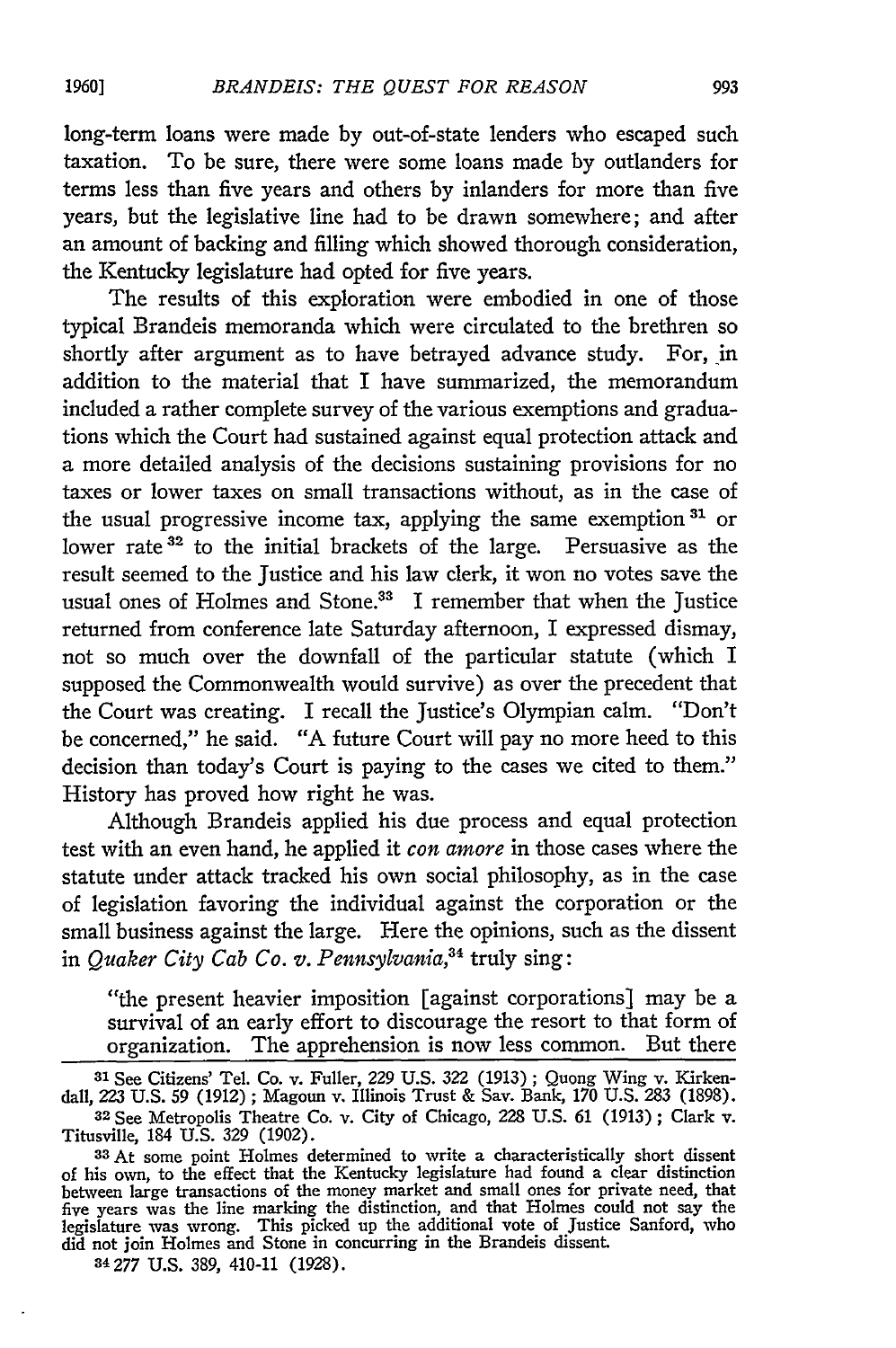are still intelligent, informed, just-minded and civilized persons who believe that the rapidly growing aggregation of capital through corporations constitutes an insidious menace to the liberty of the citizen; that it tends to increase the subjection of labor to capital; that, because of the guidance and control necessarily exercised **by** great corporations upon those engaged in business, individual initiative is being impaired and creative power will be lessened; that the absorption of capital **by** corporations, and their perpetual life, may bring evils similar to those which attended mortmain; that the evils incident to the accelerating absorption of business **by** corporations outweigh the benefits thereby secured; and that the process of absorption should be retarded."

Brandeis knew extremely well at least one "intelligent, informed, justminded and civilized person" holding such views! **"**

One who wonders whether Brandeis ever failed to find reason to support legislative regulation of business would be in good company. When Holmes wrote Sir Frederick Pollock of Brandeis' dissent to Holmes' opinion in *Pennsylvania Coal Co. v. Mahon*,<sup>36</sup> Pollock responded "that if Brandeis' dissent were right the Fourteenth Amendment would be eviscerated." <sup>37</sup> Yet there were limits beyond which Brandeis would not go even in this area. In *Louisville Joint Stock Land Bank v. Radford,3 <sup>8</sup>*Brandeis wrote the opinion invalidating the Frazier-Lemke amendment to the Bankruptcy Act which drastically attenuated the rights of a mortgagee **by** permitting the farmer to retain possession for five years upon the payment of a reasonable rental and then to acquire the property for its appraised value. Here the same techniques usually devoted **by** Brandeis to sustaining a legislative act

**<sup>35</sup>**The theme announced in the *Quaker City* case was elaborately worked out two years later in the unpublished dissent in Stratton v. St. Louis S.W. Ry., ultimately dismissed for want of jurisdiction, **282 U.S. 10 (1930). BxcKEL,** THE **UNmuLIsHE** OPINIONS OF MR. JusTicE BRANDEIS 140 **(1957).** It resounded again in Brandeis' dissent in the Florida chain-store tax case, Louis **K.** Liggett Co. v. Lee, **288 U.S. 517,** 541, **580 (1933). I** recall that, having had some business in Tallahassee, I told the Justice that I feared many of the Florida legislators had been more influenced **by** the inde-pendent drug store lobby than **by** the philosophical and sociological ideas with which he credited them; he did not seem amused. Professor Freund, the law clerk of that term, has also noted that "the people of Florida might be astonished to learn how profoundly wise they were. **. . ."** Freund, *supra* note 14, at 784. It is interesting that Mr. Justice Stone declined to join in this dissent, thinking that Brandeis was "too much an advocate of this particular legislation"; Stone concurred in Mr. Justice Cardozo's dissent. See Mason, Harlan Fiske Stone: Pillar of the Law 31:<br>(1956).

**<sup>36260</sup> U.S. 393 (1922),** holding invalid a Pennsylvania statute which forbade the use of anthracite mining rights in such a way as to cause the subsidence of a dwelling.

**<sup>872</sup>** HOLaSES-PoLLocK LETTERS **111** (Howe ed. 1941). Pollock's ideas of Pennsylvania geography were not very accurate. He wrote: "there was no such case on the facts, I suppose, as that the Coal Co. threatened and intended to let down the whole city of Philadelphia and had refused all offers of reasonable compensation."

**<sup>38295</sup> U.S. 555, 601 (1935).**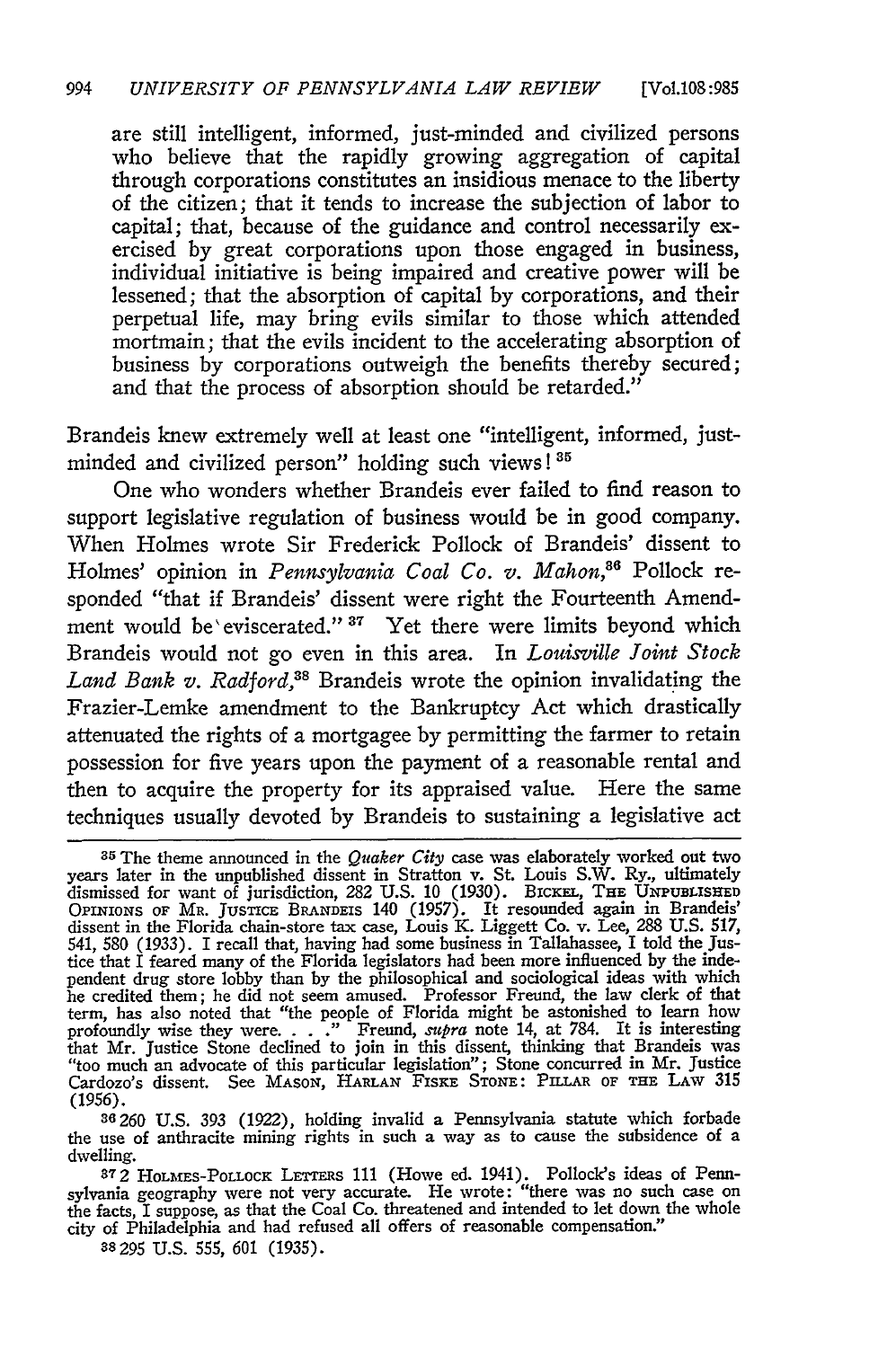were employed for its destruction. Despite the hardships of previous depressions and the greater hardships of the Great Depression, no other statute had attempted such drastic relief; the act under attack not merely postponed the mortgagee's remedy or prevented his driving an unconscionable bargain, but deprived him forever of his basic right to have the property sold to satisfy his lien, and before sale to control the property and have the rents and profits applied to satisfy the debt. In language reminiscent of Holmes' *Pennsylvania Coal* opinion from which Brandeis had dissented, the Justice condemned the act as taking from the mortgagee without compensation and giving to the mortgagor "rights in specific property which are of substantial value," despite the command of the fifth amendment "that, however great the Nation's need, private property shall not be thus taken even for a wholly public use without just compensation."

Another of today's great constitutional debates is whether a different and more stringent test is to be applied to legislation claimed to impinge on the individual liberties guaranteed **by** the Bill of Rights than is applied to statutes of a different sort-whether, as is sometimes said, these guarantees occupy a "preferred position."

Brandeis was still on the Court at the time of the famous "footnote four" to Mr. Justice Stone's opinion in *United States v. Carolene Prods. Co.3 "* That footnote made what has now become the highly controversial suggestion that "there may be a narrower scope for operation of the presumption of constitutionality when legislation appears on its face to be within a specific prohibition of the Constitution, such as those of the first ten amendments, which are deemed equally specific when held to be embraced within the Fourteenth." While Brandeis concurred in the opinion, nothing in published sources shows that he focused on the footnote. There was no reason for him to do so. The *Carolene* case concerned the constitutionality of the Federal Filled Milk Act of 1923,<sup>40</sup> a topic far removed from the personal liberties guaranteed **by** the Bill of Rights. There was neither need nor, on Brandeis' usual view, justification for discussing individual liberties. Moreover, the first paragraph of the footnote as published, as distinguished from the original draft **by** Stone's law clerk and Stone's minor revision of it, was rather meaningless inasmuch as legislation which "appears on its face to be within a specific prohibition of the Constitution" would be invalid on any view.41 And the second and third paragraphs which supply the

**<sup>39</sup>** 304 **U.S.** 144, 152 **n.4** (1938).

<sup>4042</sup> Stat. 1486 (1923), 21 **U.S.C.** §§ 61-64 (1958).

**<sup>41</sup> The** draft of the first paragraph as circulated stated: "different considerations may apply and one attacking the constitutionality of a statute may be thought to bear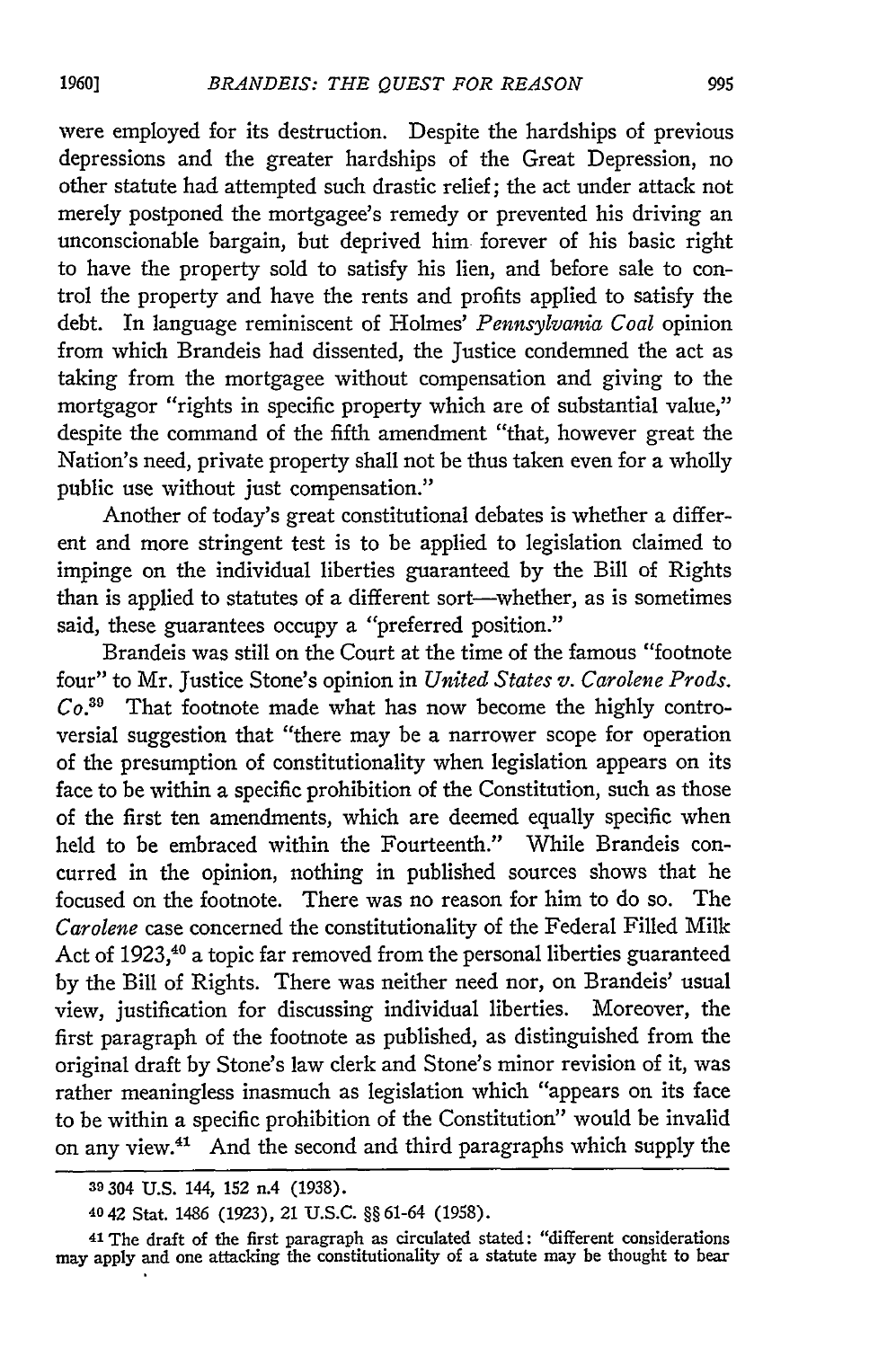rationale-that in this area we are dealing with obstructions to the democratic process itself-sounded in terms of "it is unnecessary to consider" and "nor need we enquire" whether the germinating doctrine was sound or not.

It would seem that Brandeis' repeated insistence on avoiding constitutional issues not squarely presented would have led him to agree with the position, later taken by Mr. Justice Frankfurter, disapproving such a "way of announcing a new constitutional doctrine." **42** As to what his views would have been on the merits, the published materials afford no basis for reliable inference. The advocates of the "preferred position" doctrine can point to the fact that the relatively few instances in which Brandeis struck down state legislation under the due process clause included a Nebraska statute forbidding the teaching of any modern foreign language in the primary grades,<sup>43</sup> and an Oregon act outlawing parochial schools.<sup>44</sup> The profundity of Brandeis' belief in freedom of speech is beyond all doubt. He followed Holmes in applying the "clear and present danger" test to the Espionage Act of 1917 45 and delivered powerful dissents on the same theme.<sup>46</sup> The world's literature knows no declaration of independence more resounding than his concurring opinion in *Whitney v. California;* 47 there Brandeis goes back to Thucydides for the great phrase from Pericles' oration: "they believed liberty to be the secret of happiness and courage to be the secret of liberty." He deeply believed also in maintaining, for those accused of crime, the protections against overzealous agents of government afforded by the Bill of Rights, the common law, and fundamental notions of decency.<sup>48</sup> However, *Whitney* excepted, the cases required

**<sup>42</sup>**Kovacs v. Cooper, 336 U.S. 77, 91 (1949).

**43** Meyer v. Nebraska, 262 U.S. 390 (1923). This case produced the unusual lineup of Brandeis concurring in an opinion of McReynolds over a dissent by Holmes.

44 Pierce v. Society of Sisters, 268 U.S. 510 (1925).

4540 Stat. 217 (1917) (codified in scattered sections of 18, 22, 50 U.S.C.), Schenck v. United States, 249 U.S. 47 (1919).

**46** Pierce v. United States, 252 U.S. 239, 253 (1920) ; Schaefer v. United States, 251 U.S. 466, 482 (1920).

47274 U.S. 357, 372 (1927).

48 Olmstead v. United States, 277 U.S. 438, 483 (1928); Ziang Sung Wan v. United States, 266 U.S. 1, 14-17 (1924) ; Burdeau v. McDowell, 256 U.S. 465, *476-77* (1921).

a lighter burden, when the legislation aims at restricting the corrective political<br>processes, which can ordinarily be expected to bring about repeal of undesirable<br>legislation." Apparently the watering down of the paragra on the other, a broadening of it to include all provisions of the Bill of Rights, rather than those protecting "the corrective political processes" to which alone the reason of the doctrine would apply, stemmed from Chief Justice Hughes. See MASON, *op. cit. supra* note 35, at 512-15.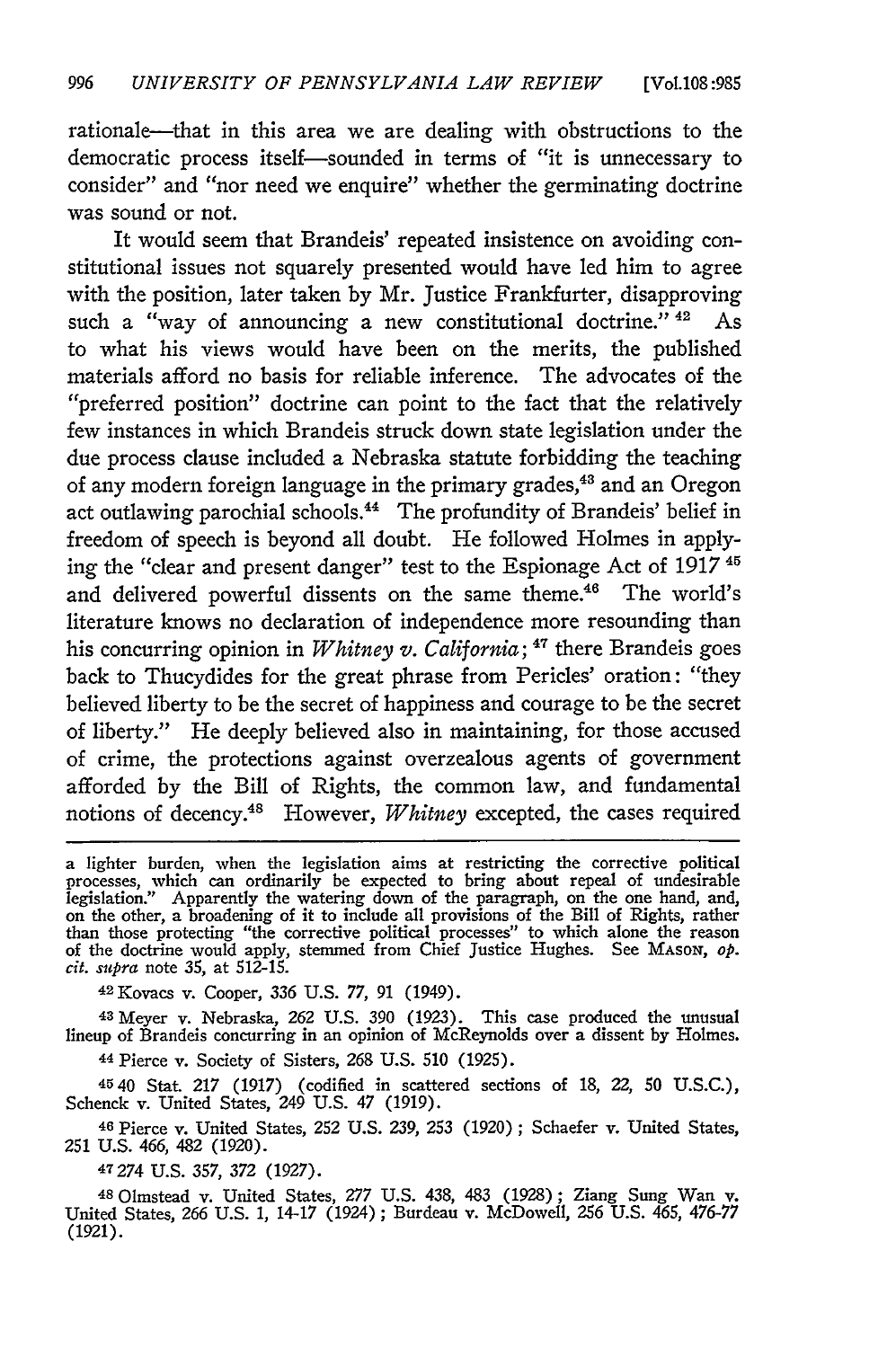no pronouncement on the validity of statutes, and there was thus no occasion for determining the test to be applied.<sup>49</sup>

My guess is that Brandeis would not have formulated the test of constitutionality differently when a statute was alleged to infringe personal liberties than when it was claimed to violate rights of property; he would have subjected such laws to the same test of reason in the light of facts that he applied to the Nebraska bread statute. But while the statement of the test would have been the same, the result would not necessarily have been so. A test of rationality is inevitably applied against a judge's own background of basic belief; in this field despite every effort at neutrality a judge's mind cannot be *tabula rasa.* Believing that "the economic and social sciences are largely uncharted seas," Brandeis approached laws affecting business hospitably even when the law was antipathetic to him.<sup>50</sup> In that area, therefore, a relatively small amount of evidence would bring the legislation within the domain of rationality. The basic freedoms were quite another matter. Here we are in no "uncharted seas"; we are dealing with values which, in Brandeis' view, had stood the test of time and were rooted in the lessons of history and his reading of human nature. Here we lean not on fragile notions of economics, believed today and discarded tomorrow, but on the permanent and enduring teachings of the Hebrew prophets, of fifth century Athens, of seventeenth century England and of eighteenth century America. For legislation to overcome the validity of these lessons, as embodied in the Bill of Rights, strong proof would be required. The threshhold of judicial conviction would thus have been higher; more reasons would have had to be adduced to show the accused legislation was reasonable. Brandeis' result, therefore, would not, I believe, have been very different from the conclusion that would flow from the doctrine giving a preferred position to constitutional attack on legislation affecting the basic liberties, and the whole question may be largely a semantic one.

50 "The objections to the proposal [requiring certificates of public convenience and necessity to enter the ice business] are obvious and grave. The remedy might bring evils worse than the present disease. The obstacles to success seem insuperable." New State Ice Co. v. Liebmann, 285 U.S. 262, 280, 309-10 (1932).

<sup>49</sup>**A** case that might have led to such a determination is Gilbert v. Minnesota, 254 U.S. 325 (1920). There the Court sustained a Minnesota statute prohibiting the teaching of pacifism. Brandeis dissented on the ground that the statute "interferes with federal functions and with the right of a citizen of the United States to discuss them." Hence he saw "no occasion to consider whether it violates also the Fourteenth Amendment." He adds that if the liberty guaranteed by the Constitution protected, as the Court had held, against various state regulatory laws, it was difficult to believe that it did "not include liberty to teach, either in the privacy of the home or publicly, the doctrine of pacifism; so long, at least, as Congress has not declared that the public safety demands its suppression." The last clause might be claimed to show that<br>Brandeis would have sustained repressive legislation even in this area; but there is<br>the protective "at least" and the evidence is too thin to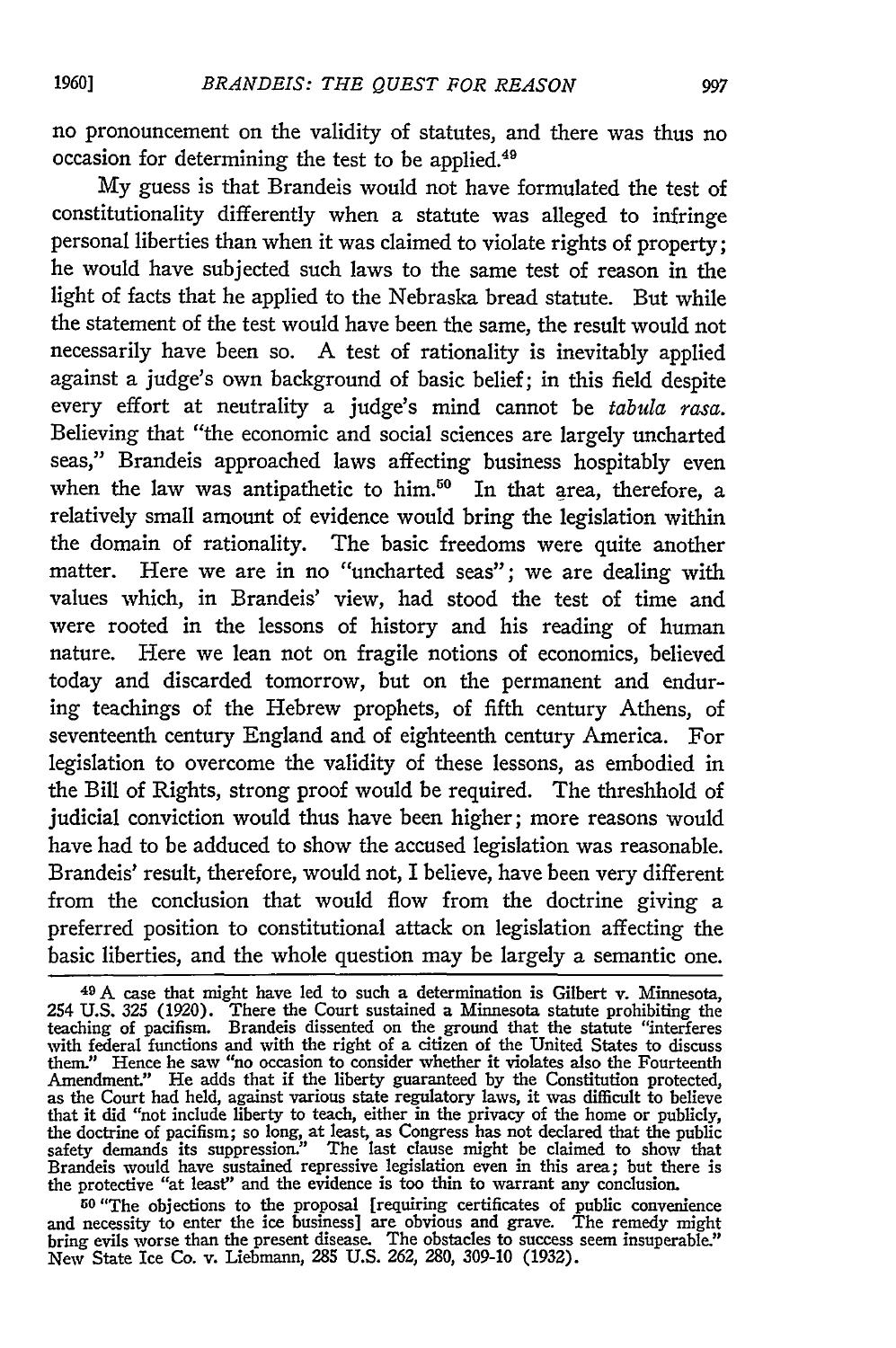No discussion of Brandeis' approach to constitutional issues would be complete without at least a word on his zeal to avoid them. The unpublished opinions show how, as early as 1920, less than four years after taking his seat on the Court, Brandeis was already protesting against the decision of constitutional issues in litigation which he thought collusive and therefore not a "case or controversy" within the federal judicial power.<sup>51</sup> The theme of that early opinion recurs again and again, until its final and definitive enunciation in the case involving the constitutionality of the act constituting the Tennessee Valley Authority,52 where he majestically reviews the various ways in which the Court has declined to determine the constitutionality of legislation unless such a decision was required.

There were many reasons why Brandeis felt so keenly about this principle. He was sincere in thinking that judicial invalidation of legislation was an awful responsibility in the literal meaning of the adjective; as he states in the *TTA* case: "the Court has frequently called attention to the 'great gravity and delicacy' of its function in passing upon the validity of an act of Congress." **53** This attitude accorded also with his deep sense of the need for restraint, both individual and collegial. Professor Freund has told how fond the Justice was of quoting Goethe's aphorisms that "self-limitation is the first mark of the master," and "care is taken that the trees do not scrape the skies."  $54$  Behind it also, I suspect, was the quality of mind on which I remarked at the outset-Brandeis' profound belief in the need for facts. Often these were badly enough presented even when both sides knew the constitutional issue was unavoidable. But what confidence could the Court have that it was getting the facts, of learning *wie es eigentlich gewesen war,* when the validity of legislation was not necessarily raised in litigation between two parties, one of whom would genuinely suffer from the statute and the other would have an equal interest in its enforcement?

Judge Hand has spoken of the apocalyptic quality of Brandeis. So it is appropriate if, for my summation, I go to the great words in the Gospel according to John: "the truth shall make you free." Surely

<sup>&</sup>lt;sup>51</sup> See BICKEL, *op. cit. supra* note 35, at 1-20, dealing with Atherton Mills v. Johnston, *ultimately dismissed as moot*, 259 U.S. 13 (1922). Johnston, *ultimately disnissed as moot,* **259 U.S. 13** (1922). **<sup>5</sup> <sup>2</sup>**Ashwander v. TVA, **297** U.S. 288, 341 (1936). Attention has often been called

to Brandeis' departure from his own precepts in Willing v. Chicago Auditorium Ass'n, **277** U.S. 274 (1928), overruled *sub silentio* in Aetna Life Ins. Co. v. Haworth, 300 U.S. 227 (1937) (Brandeis concurring), and in the constitutional ground asserted<br>for Erie R.R. v. Tompkins, 304 U.S. 64 (1938). As to Mr. Justice Stone's role<br>in framing the opinion in the *Erie* case, see MASON, *op.* 476-81.

**<sup>53</sup>***297* U.S. at 345.

<sup>54</sup> Freund, *The Liberalism of Justice Brandeis,* 10 **Am. JEwiSii ARcHvES** 37 (1958).